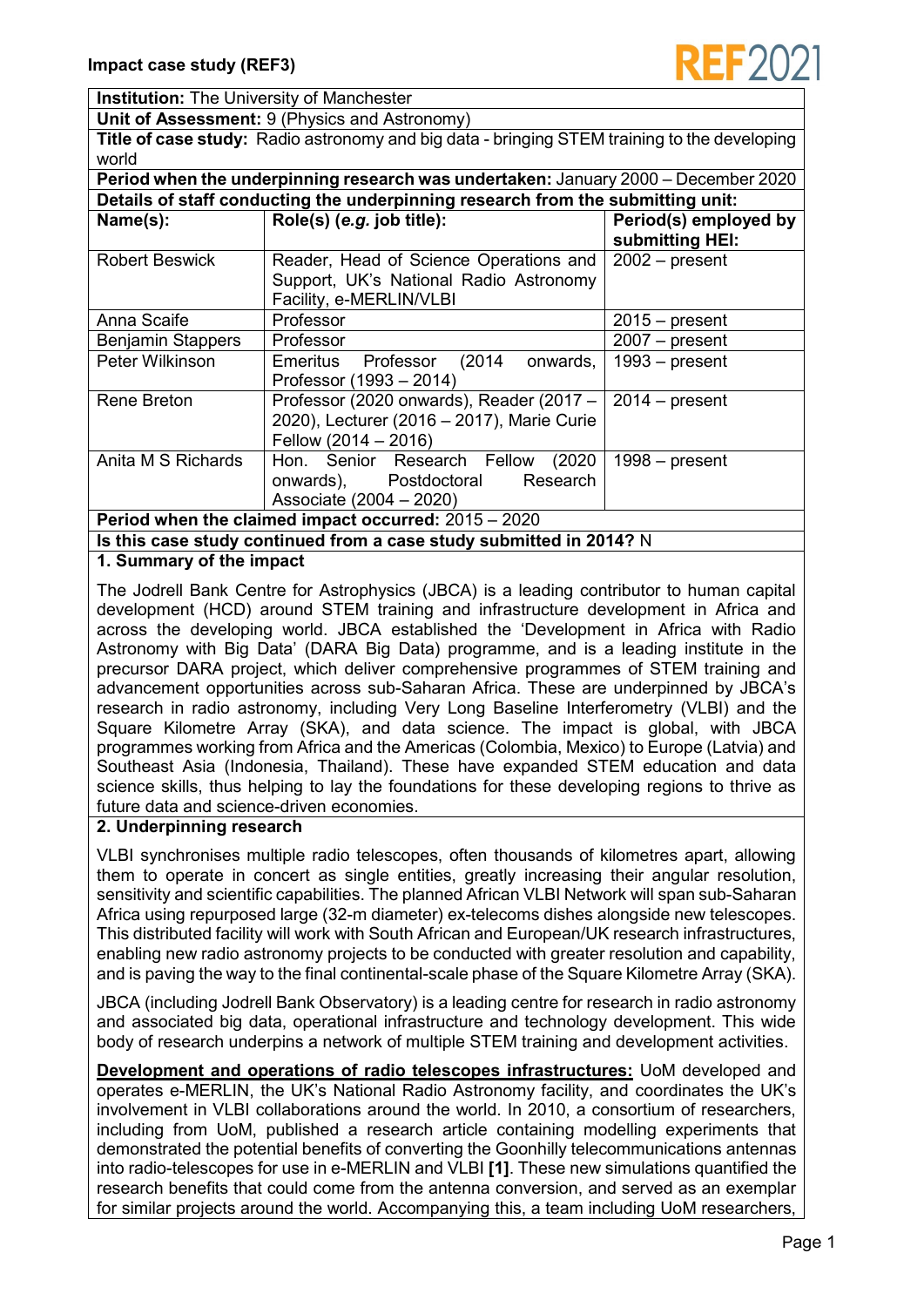

documented the conversion of a 30-m telecommunications antenna in New Zealand into a radio telescope **[2],** with an emphasis on the mechanical and electrical challenges. These research papers **[1, 2]** inform the principles, practicalities and benefits of converting redundant telecommunication antennas into radio-astronomy facilities, including the newly converted 32 m radio telescope at the Ghana Radio Astronomy Observatory (GRAO) – the first operational African VLBI Network telescope outside of South Africa.

**Instrumentation and big-data:** In 2010, UoM researchers presented experimental data and technical descriptions of the European Pulsar Timing Array, designed to detect longwavelength gravitational waves **[3]**. Notably, this describes UoM-led research in pulsar timing, acquisition and analysis systems involved, and demonstrated new upper limits to the amplitude of a gravitational background. This directly evolved into the UoM-developed 'Hebe' systems deployed as the early-science instrument at GRAO, as described in **[4]**. These papers aided the successful repurposing of the GRAO telescope, creating local research opportunities, and is used in DARA human capital development training.

In 2019, the researchers published big data research developing cloud-based open-source processing software for real-time pulsar candidate identification and characterisation **[5]**. This resource-efficient algorithm and optimised selection methods enabled accurate, highthroughput pulsar filtering using limited resources. Prototyping work demonstrated that key pulsar processing can be scaled to SKA data using present-day commercially available hardware. The protocols developed for data acquisition and characterisations **[3, 4, 5]** informed the DARA/DARA Big Data training programme and hackathons. Furthermore, data collected from GRAO with Hebe**,** and analysed with derived techniques, is used in practical training **[5]**.

**Astrophysics to HCD training:** DARA and DARA Big Data training material was developed by UoM staff, based upon UoM VLBI and big data (including above) research. Examples include **[6]**, in which the UoM researchers developed state-of-the-art calibration techniques for VLBI data. Data, analysis techniques and science from **[6]** have been directly used for advanced training, curriculum design and online content; key parts of the DARA programme.

## **3. References to the research**

Researchers from the University of Manchester are in bold.

- [1] Woodburn, L., Natusch, T., Weston, S., **Thomasson, P.**, Godwin, M., Granet, C., Gulyaev, S., "Conversion of a New Zealand 30-Meter Telecommunication Antenna into a Radio Telescope", 2015, *PASA*, 32, 17. DOI: [10.1017/pasa.2015.13](https://doi.org/10.1017/pasa.2015.13)
- [2] Klockner, H-R., Rawlings, S., Heywood, I., **Beswick, R. J.**, **Muxlow, T. W. B.**, **Garrington, S. T.**, Hatchell, J., Hoare, M. G., Jarvis, M. G., Jones, I., van Langevelde, H. J., "Goonhilly a new side for e-MERLIN" 2010, *Proceedings of Science*, 10<sup>th</sup> European VLBI Network Symposium, 22. DOI: [10.22323/1.125.0022](https://doi.org/10.22323/1.125.0022)
- [3] **Ferdman, R. D.**, *et al*., "The European Pulsar Timing Array: Current efforts and a LEAP toward the Future", 2010, *Classical & Quantum Gravity*, 27, 8. DOI: [10.1088/0264-](https://arxiv.org/ct?url=https%3A%2F%2Fdx.doi.org%2F10.1088%2F0264-9381%2F27%2F8%2F084014&v=bfc6b851) [9381/27/8/084014](https://arxiv.org/ct?url=https%3A%2F%2Fdx.doi.org%2F10.1088%2F0264-9381%2F27%2F8%2F084014&v=bfc6b851)
- [4] **Scragg, T.**, **Stappers, B. W.**, **Breton, R. P.**, Smith, J. N., Adomako, D, Duah Asabere, B, Chibueze, J. O, Cloete K., "Pulsar Observations at the Ghana Radio Astronomy Observatory" 2017, *Proceedings of the International Astronomical Union*, 13, 410. DOI: [10.1017/S1743921317009152](http://dx.doi.org/10.1017/S1743921317009152)
- [5] **Lyon, R.**, **Stappers, B. W.**, **Levin, L.**, **Mickaliger, M. B.**, **Scaife, A.**, "A processing pipeline for high volume pulsar candidate data streams" 2019, *Astronomy & Computing*, 28. DOI: [10.1016/j.ascom.2019.100291](https://doi.org/10.1016/j.ascom.2019.100291)
- [6] **Radcliffe, J. F.**, **Garrett, M. A.**, **Beswick, R. J.**, **Muxlow, T. W. B.**, Barthel, P. D., Deller, A. T., Middelberg, E., "Multi-source self-calibration: Unveiling the microJy population of compact radio sources", 2016, *A&A*, 587, 85. DOI: [10.1051/0004-6361/201527980](https://doi.org/10.1051/0004-6361/201527980)

**4. Details of the impact**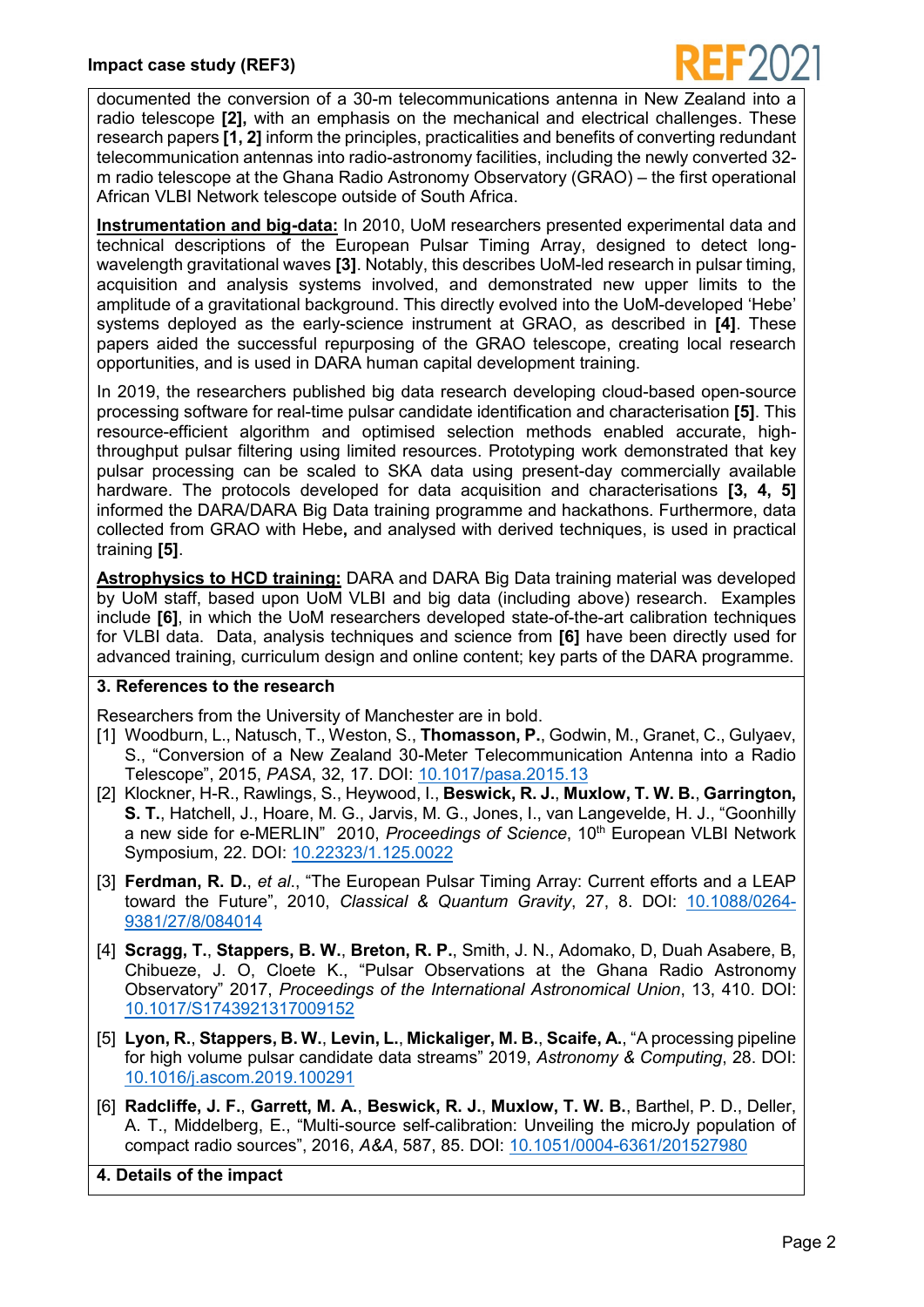

Just a decade ago the few astronomers in African VLBI Network partner country universities outside South Africa faced difficulties of isolation and lack of access to facilities. Likewise, these countries also suffered from a dearth of opportunities and skills training in computational and data-science techniques vital for the development of competitive and sustainable research communities. These skills and opportunity gaps threatened the sustainability of new research infrastructures being built in Africa, such as the SKA, and severely reduced the benefits for hosting countries. However, the largest impact of these skills deficits is that they impede developing countries' ability to compete and thrive as data driven economies **[A, B]**.

To help address this in multiple low income and developing countries the UoM has been at the forefront of a global network of projects, established between 2015-17, delivering advanced STEM and data science human capital development training inspired by radio astronomy. These include the UoM-led DARA Big Data, EC JUMPING JIVE 'VLBI in Africa' programmes, DARA (led by the University of Leeds with the Universities of Manchester, Oxford, Hertfordshire, Bristol, and UCLAN) and parallel initiatives in Latin America (UoM-led 'Radio Astronomy for Development in the Americas' RADA, Colombia), and south-east Asia (Thailand) **[A].** These programmes have been shown by independent reviews **[A, B]**, and the African Governments **[C, D, E, F],** to be *"building self-sustaining research communities"* across Africa, and *"using Big Data challenges… to develop, promote and encourage the translation of data intensive methodologies between diverse research fields such as astrophysics, health data, and sustainable agriculture, and providing science communication training essential for data-informed policy engagement"* (**[F]**, Deputy Director-General, Department of Science and Technology, South African Government).

Upskilling the local workforce in data intensive science and STEM skills aids economic growth; supports development and investment in new research infrastructures like the African VLBI Network, and is providing the foundation for African partner countries to realise the benefits from major research infrastructure investment such as the SKA. These programmes have provided STEM outreach, training, and advanced postgraduate opportunities for African trainees, which translate into skills and opportunities for African communities. This impact is further corroborated by the South African Commissioner for the 4IR ('Fourth Industrial Revolution'*,* and former SKA South Africa Director, who describes the work of DARA/DARA Big Data as *"an important catalyst in South Africa and its African partner countries (and beyond) in developing readiness for the 4IR"* **[E]**.

**Pathways:** So far over 550 people have received up to 8 weeks of intensive training, hackathons and workshops delivered by programmes across 8 African countries (Botswana, Kenya, Ghana, Namibia, Zambia, Madagascar, Mozambique and Mauritius – see Figure 1), plus South Africa and Colombia, Thailand, Mexico and Indonesia. These programmes bring together academics and their research, alongside industry and space agency experts, professional outreach and development partners, and experts in international science policy advocacy to provide a full spectrum of training. Using this wide array of expertise and a tiered approach these projects have, to date, reached 1000s of school-aged children, community leaders and policy makers through STEM outreach, science promotion



*Figure 1: Training by numbers. Globally these programmes have reached thousands of young individuals with direct involvement of UoM staff spanning multiple continents. JBCA, UoM, is the largest UK provider of expert trainers and staff time to these projects.*

and science policy training. The projects have provided STEM and data-science training for young adults, advanced science and technology internships in Europe, and hosted postgraduate positions for 56 students to date, along with soft-skills and business/entrepreneurial mentoring **[A, C, F, G].**

**Human Capital Development:** Our programmes focus on STEM training, and computational data-driven techniques and skills, which enhance capacity across these countries. UoM research **[1-6]** has informed and been widely incorporated into the syllabus content and activities. The DARA Big Data hackathon format uses relevant local real-life datasets and issues, from crop development and drought management in Kenya, to machine learning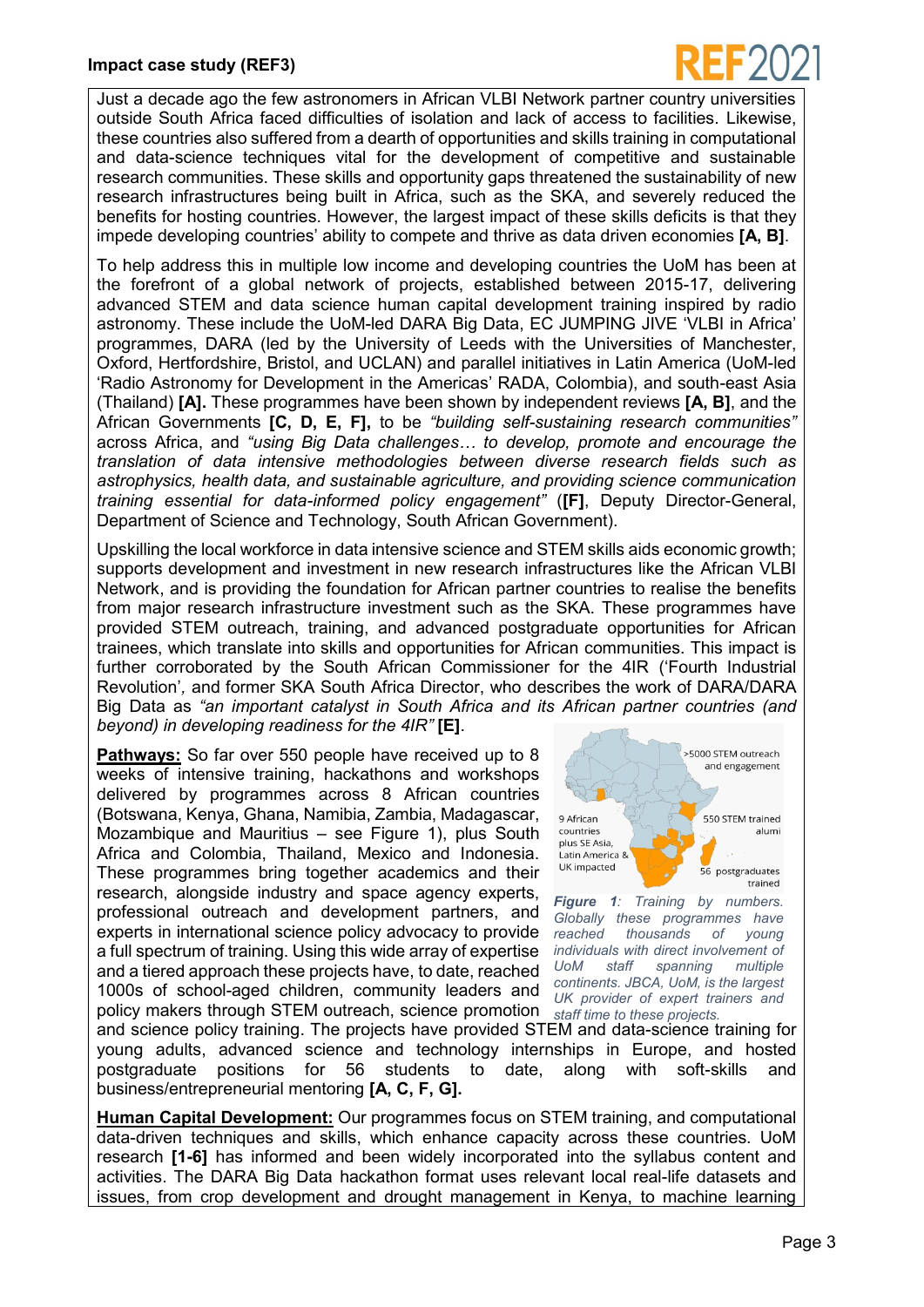

analysis of social media's role in influencing attitudes to the COVID-19 pandemic such as public perceptions of schools reopening in Zambia or the tendency for people to see COVID-19 as a hoax. This format has gone on to inspire hackathons run by the International Astronomical Union's Office of Astronomy for Development, the Inter-university Institute for Data Intensive Astronomy and the Big Data Africa initiative reaching an even large international audience **[B, E]**.

DARA graduates receive "*high-quality training helping to develop the first generation of astronomers and operational scientists within these developing nations*" **[A].** In many cases similar opportunities were not available prior to DARA/DARA Big Data, and essentially no professional astronomers previously worked in many of the countries where these projects run. The returning DARA/DARA Big Data postgraduate alumni are amongst these countries' first research astronomers. They are role models for the next generation, and are fostering a self-sustaining pipeline of talent and interest in science **[C, D, H, G]**. Furthermore, several businesses and outreach programmes have been set up by DARA/DARA Big Data alumni, benefiting from the skills and guidance provided. Examples include; ethical astro-tourism businesses, such as Sayari and M87 founded in 2018-19 in the Maasai Mara, Kenya; start-up businesses in Zambia, and schemes promoting STEM subjects and supporting gender equality in science education in Ghanaian and Kenyan schools reaching 1,000s of students.

DARA/DARA Big Data projects are internationally recognised to have solidified research infrastructure investment in Africa through skills enhancement and influencing the views of leaders and politicians **[D, E, F]**. A 2019 Ministerial Joint SKA Africa partner meeting highlighted the *"significant advances in (a) human capacity development initiatives, (b) the strengthening of relevant institutional capacities, (c) the formulation of new academic programmes around physics and astronomy, (d) the roll-out of high-performance computing capability and big data training interventions and (e) science engagement and outreach",* and expressed *"unanimous appreciation of the DARA and DARA-BD* [DARA Big Data]" **[C]**.

**Data-informed policy:** Wide engagement in data-informed policy is more prescient than ever. A central theme of DARA Big Data is science communication and advocacy for policy engagement. Six UK-based policy fellowships and two MScRs have been created for African students, providing rigorous science policy development and communication training. This has fed into high level discussions, resulting in the development of white papers with the Kenyan government on Food Security and Drought Management, and contributed to UK Government briefing notes detailing environmental remote sensing and machine learning **[I]**; helping to inform and shape future government policy both in Africa and the UK **[E, F]**. The UK BEIS's independent thematic impact assessment **[A]** summarised influence of these actions as: *"The success shows that the concept of development for astronomy and the DARA project, has managed to capture the imagination of policy makers and funders, and created a pipeline of interest in Africa and beyond".*

**The GRAO antenna:** UoM research, exemplified by **[1, 2, 5]**, has helped to motivate and inform the conversion of a redundant telecommunication antenna for radio astronomy and developed key components (such as, advanced receiver backend processing system **[1]**) and data handling (software *e.g.* Hebe **[2, 5]**). This has been deployed on, and essential to the success of, the former Vodafone 32 m antenna at GRAO, Ghana. The GRAO antenna was inaugurated by President Nana Addo Dankwa Akufo-Addo of Ghana **[D, J]** in 2017. At this event the Head of Africa Planning, SKA South Africa commented that **'***attaining the SDGs*  [United Nations' Sustainable Development Goals] *depend very much on Africa's ability to gather data on health, education, agriculture, sanitation and the economies to make informed decision, and that was what the observatory would help in attaining'* **[J]**. Thus far over GBP4,500,000 **[J]** has been invested by the South African and Ghanaian Governments in the conversion at GRAO, benefiting communities by improving local services (*e.g.* roads and internet provision) and training essential skilled workers such as "*electrical, software, and mechanical engineers",* as stated by the Director of GRAO **[J]**. The accompanying human capital development programmes are an essential part of this, encouraging *"young people to take up science"* and *"increasing science and innovation"*, according to the Minister of